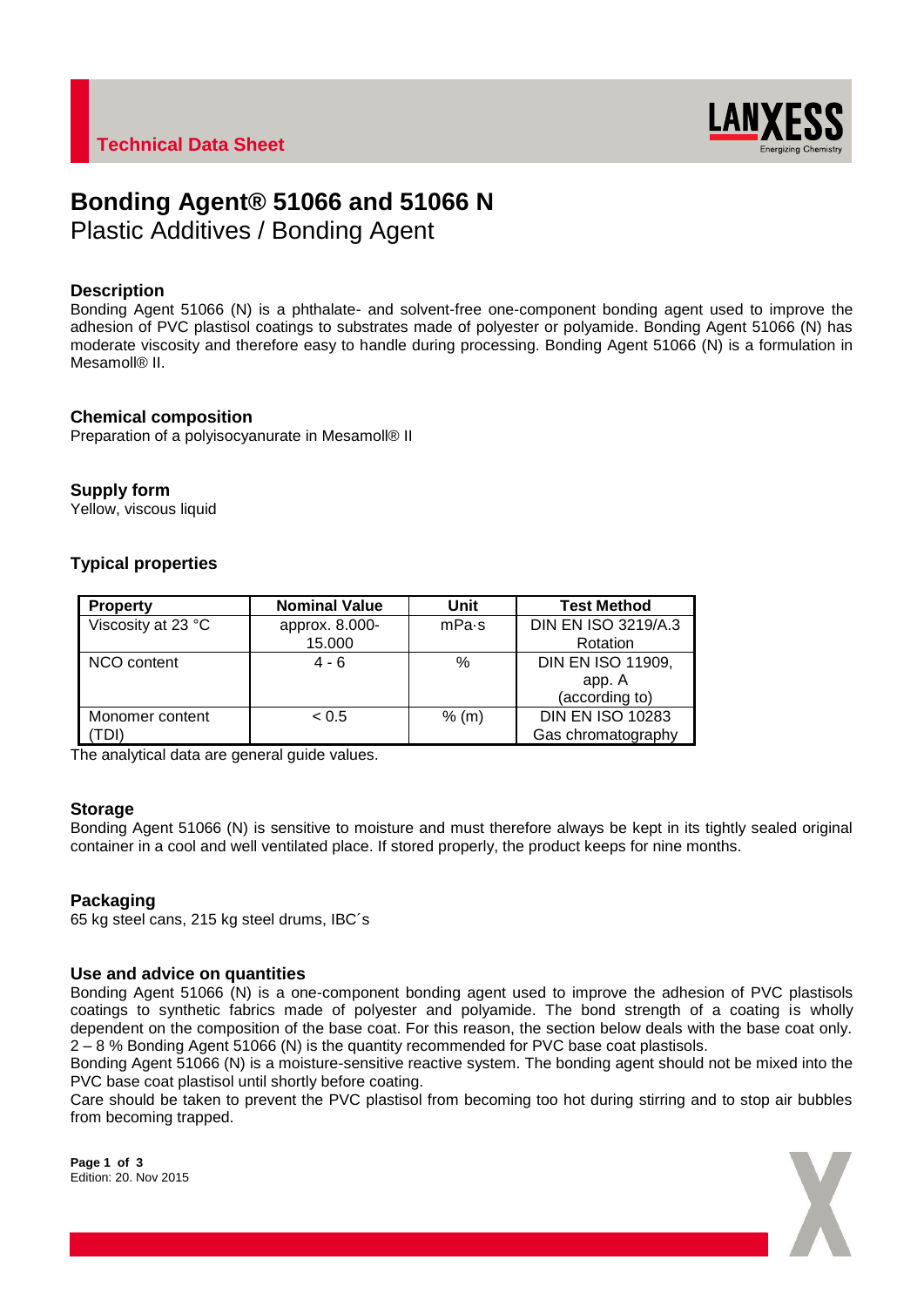# **Technical Data Sheet**



Overheating of the plastisol during stirring can have an adverse effect on potlife as it causes an increase in viscosity and a reduction in bond strength.

### **Instructions and recommendations for use**

Bonding Agent 51066 (N) is a formulation of a polyisocyanurate based on toluene diisocyanate (TDI). Although it contains the smallest amount of monomeric TDI possible according to the current state of the art (< 0.5 % by wt. respectively), traces of monomeric diisocyanate are none the less sometimes present in the air around where the product is handled. Workplaces must be adequately ventilated (occupational exposure limits such as German MAK values must be observed). Respiratory protection is necessary in cases where the product is applied by spraying. Employees with a particularly sensitive respiratory tract (i.e. those with asthma, chronic bronchitis etc.) must not be allowed to handle the product.

General instructions for processing bonding agents and information on the properties common to isocyanatecontaining bonding agent systems are to be found in specialist literature. Of the bonding agent systems available, one-component bonding agents such as Bonding Agent 51066 (N) are the easiest to handle. The product is solvent-free and generally has no effect on the initial viscosity of the base coat plastisol when added to it. The use of Bonding Agent 51066 (N) in transparent, translucent or white-coloured coatings may cause yellowing on exposure to light owing to the product's aromatic character.

# **Handling & Safety**

Particular care must be taken when handling Bonding Agent 51066 (N).

#### Technical protective measures

Containers must be kept tightly sealed in a cool, dry place which is adequately ventilated. They must not be exposed to temperatures of 40 °C or above. Adequate ventilation and/or extraction must be provided at the workplace. If the product is sprayed, extraction is necessary.

#### Personal protective measures

When handling bonding agents, care must be taken to make sure the substances are not swallowed or inhaled. Contact with the skin or eyes should be avoided. Soiled clothing should be removed at once.

During handling, suitable protective clothing and (PVC or rubber) gloves should be worn, along with protective eye wear/facial protection. Respiratory protection must be worn in workplaces which are insufficiently ventilated and whenever the work involves spraying. Air-fed masks are recommended for longer periods of work, otherwise an ABEK-P3 combination filter should be worn.

#### Handling & Safety

A receiving inspection is recommended. The product should be stored in its tightly sealed original container in a cool, dry place. Once opened, containers should be resealed tightly after removal of product. Consult material safety data sheet (MSDS) for additional handling information on Bonding Agent 51066 (N).

# First aid in the event of accidents and fires

If the product comes into contact with the eyes, rinse the eyes with water, keeping the eyelids open, and seekmedical advice immediately, preferably from an eye specialist. If the product comes into contact with the skin, remove it mechanically and wash it off carefully with plenty of water and soap. A doctor should be consulted if there is irritation of the respiratory tract or if the product is swallowed.

The product must be prevented from entering the sewerage system. Spilled material should be removed mechanically and any remaining residue should be smothered with moist, liquid-binding material (e.g. sawdust, chemical binders based on calcium silicate hydrate or sand). After approx. 1 hour, the material can be transferred to a waste container, which should be left open (risk of  $CO<sub>2</sub>$  evolution). The waste should be kept moist in a safe place in the open for several days.

Fire may cause the formation of carbon monoxide, nitrogen oxide, isocyanate vapours and traces of hydrogen cyanide. Fire-fighters must wear self-contained breathing apparatus.

Dry powder, carbon dioxide and halons are suitable extinguishing agents. In the case of larger fires, foam or a water spray can also be used.